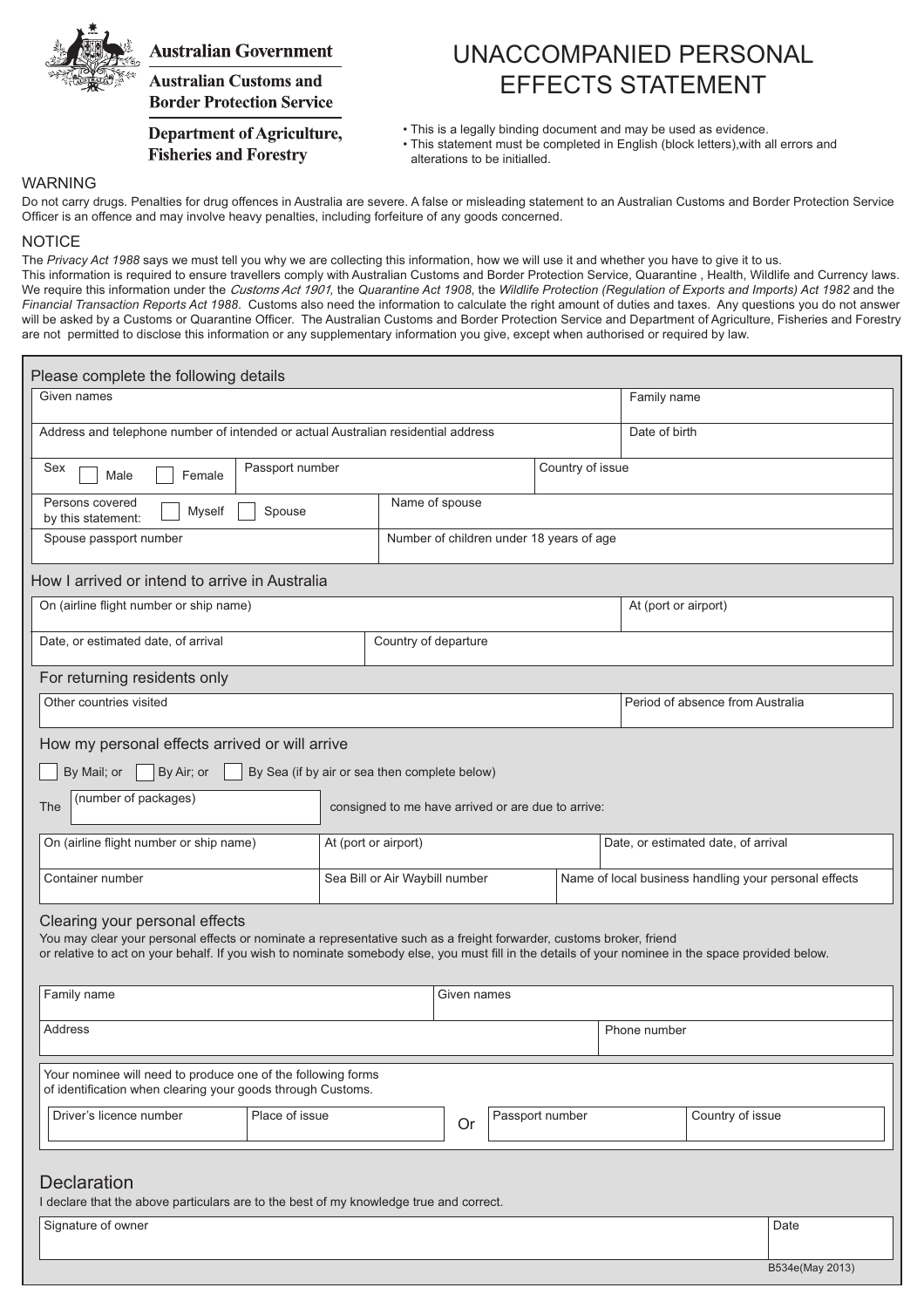#### Important

You must answer each of the following questions by placing a tick  $(v)$  in the appropriate boxes. If you mark YES in any box in sections three to eight, or if you are in doubt whether any particular effects should be decla attachment if the space is insufficient. Unaccompanied effects may be examined. Please ensure that keys are available at the time of clearance.

| <b>Section One</b>                                                                                                                                                                                                                                                                                             |                                                                     |                                    |  |                     |  |  |
|----------------------------------------------------------------------------------------------------------------------------------------------------------------------------------------------------------------------------------------------------------------------------------------------------------------|---------------------------------------------------------------------|------------------------------------|--|---------------------|--|--|
| Have you come or are you coming to Australia                                                                                                                                                                                                                                                                   |                                                                     |                                    |  |                     |  |  |
| As a tourist only? $\rightarrow$                                                                                                                                                                                                                                                                               | Please provide your length of stay                                  |                                    |  |                     |  |  |
| To take up temporary residence only? $\rightarrow$                                                                                                                                                                                                                                                             |                                                                     | Please provide your length of stay |  |                     |  |  |
|                                                                                                                                                                                                                                                                                                                | To resume permanent residence or as a returning Australian citizen? |                                    |  |                     |  |  |
| To take up permanent residence for the first time?                                                                                                                                                                                                                                                             |                                                                     |                                    |  |                     |  |  |
|                                                                                                                                                                                                                                                                                                                | As an Australian citizen residing overseas, returning temporarily?  |                                    |  |                     |  |  |
| <b>Section Two</b>                                                                                                                                                                                                                                                                                             |                                                                     |                                    |  |                     |  |  |
| Did you pack the goods yourself?                                                                                                                                                                                                                                                                               |                                                                     |                                    |  |                     |  |  |
| Yes                                                                                                                                                                                                                                                                                                            | If no, name of person who did                                       |                                    |  |                     |  |  |
| No<br>→                                                                                                                                                                                                                                                                                                        |                                                                     |                                    |  |                     |  |  |
| Are you fully aware of the contents of the packages?                                                                                                                                                                                                                                                           |                                                                     |                                    |  |                     |  |  |
| Yes                                                                                                                                                                                                                                                                                                            |                                                                     |                                    |  |                     |  |  |
| If not, why not<br>→<br>No                                                                                                                                                                                                                                                                                     |                                                                     |                                    |  |                     |  |  |
| Do the packages contain goods belonging to any person other than<br>you or those who accompanied you on your arrival in Australia?                                                                                                                                                                             |                                                                     |                                    |  |                     |  |  |
| Name<br>∍<br>Yes                                                                                                                                                                                                                                                                                               |                                                                     | Passport number                    |  | Relationship to you |  |  |
| No                                                                                                                                                                                                                                                                                                             |                                                                     |                                    |  |                     |  |  |
| <b>Section Three</b>                                                                                                                                                                                                                                                                                           |                                                                     |                                    |  |                     |  |  |
| Do your unaccompanied effects contain any of the following restricted goods?<br>Drugs of any kind including, but not limited to: DHEA, narcotics, hallucinogens,                                                                                                                                               |                                                                     |                                    |  |                     |  |  |
| amphetamines, barbiturates, tranquilisers, steroids or performance enhancing drugs.<br>No<br>Yes                                                                                                                                                                                                               |                                                                     |                                    |  |                     |  |  |
| If yes, please provide a list of the goods                                                                                                                                                                                                                                                                     |                                                                     |                                    |  |                     |  |  |
| Weapons including, but not limited to: firearms or parts (including air pistols and air rifles),                                                                                                                                                                                                               |                                                                     |                                    |  |                     |  |  |
| ammunition, replica firearms, spring bladed knives, daggers, knuckle dusters or martial arts equipment.                                                                                                                                                                                                        |                                                                     |                                    |  |                     |  |  |
| Yes<br>No                                                                                                                                                                                                                                                                                                      |                                                                     |                                    |  |                     |  |  |
| If yes, please provide a list of the goods                                                                                                                                                                                                                                                                     |                                                                     |                                    |  |                     |  |  |
| Articles manufactured from wildlife including, but not limited to: reptiles/snakes, elephants,<br>rhinoceri, members of the cat family, whales, dolphins, zebras, antelope, deer or coral.                                                                                                                     |                                                                     |                                    |  |                     |  |  |
| Yes<br><b>No</b>                                                                                                                                                                                                                                                                                               |                                                                     |                                    |  |                     |  |  |
| If yes, please provide a list of the goods                                                                                                                                                                                                                                                                     |                                                                     |                                    |  |                     |  |  |
| Material which is likely to cause offence to a reasonable adult. This may include, but is not limited to: child pornographic material, child abuse material,<br>material which may promote, incite or instruct in matters of crime or violence or misuse of a drug, or sexual material (including bestiality). |                                                                     |                                    |  |                     |  |  |
| No<br>Yes                                                                                                                                                                                                                                                                                                      |                                                                     |                                    |  |                     |  |  |
| If yes, please provide a list of the goods                                                                                                                                                                                                                                                                     |                                                                     |                                    |  |                     |  |  |
|                                                                                                                                                                                                                                                                                                                |                                                                     |                                    |  |                     |  |  |
| I declare that the above particulars are to the best of my knowledge true and correct and that I have                                                                                                                                                                                                          |                                                                     |                                    |  |                     |  |  |
| understood the questions contained in this form and the answers to those questions are true and correct.<br>Signature of owner                                                                                                                                                                                 |                                                                     |                                    |  | Date                |  |  |
|                                                                                                                                                                                                                                                                                                                |                                                                     |                                    |  |                     |  |  |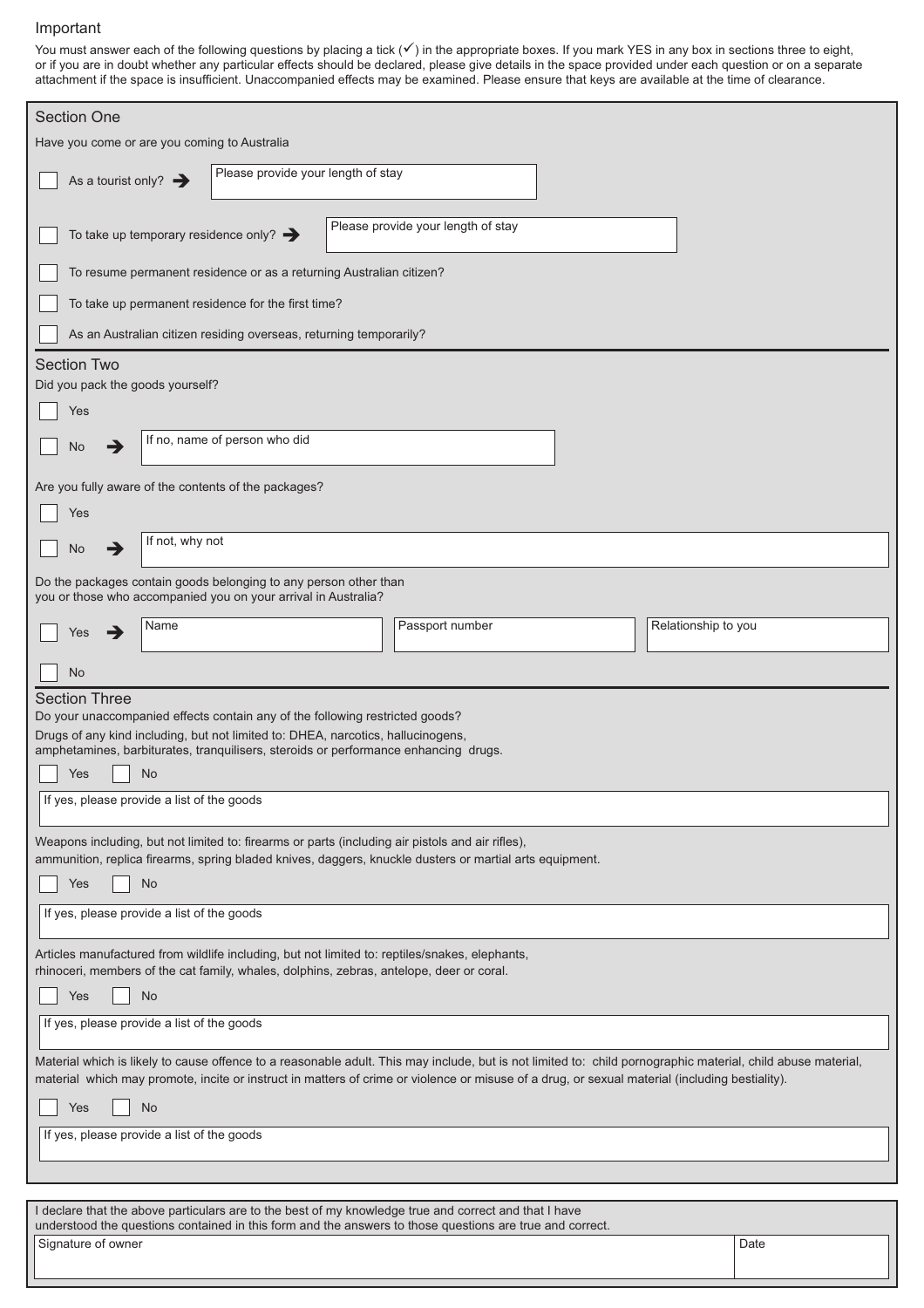| <b>Section Four</b>                                                                                                                                                                                                   |                                                    |                  |  |  |  |  |
|-----------------------------------------------------------------------------------------------------------------------------------------------------------------------------------------------------------------------|----------------------------------------------------|------------------|--|--|--|--|
| Do your unaccompanied effects contain any of the following goods?<br>Australian and/or Foreign currency in the amount of \$10,000 Australian or more.                                                                 |                                                    |                  |  |  |  |  |
| Yes<br>No                                                                                                                                                                                                             |                                                    |                  |  |  |  |  |
| If yes, please list the amount(s) in Australian dollars                                                                                                                                                               |                                                    |                  |  |  |  |  |
| Medicines (whether prescribed by a medical practitioner or not) including but not limited to: herbal.                                                                                                                 |                                                    |                  |  |  |  |  |
| Yes<br>No                                                                                                                                                                                                             |                                                    |                  |  |  |  |  |
| If yes, please provide a list of the goods                                                                                                                                                                            |                                                    |                  |  |  |  |  |
|                                                                                                                                                                                                                       |                                                    |                  |  |  |  |  |
| <b>Section Five</b><br>Do your unaccompanied effects contain any of the following goods? If you tick 'yes' to any question, describe the goods in the table below.                                                    |                                                    |                  |  |  |  |  |
| Cigarettes, cigars or tobacco                                                                                                                                                                                         |                                                    |                  |  |  |  |  |
| No<br>Yes                                                                                                                                                                                                             |                                                    |                  |  |  |  |  |
|                                                                                                                                                                                                                       | Alcoholic liquor including: spirits, wine or beer. |                  |  |  |  |  |
| Yes<br>No                                                                                                                                                                                                             |                                                    |                  |  |  |  |  |
| Motor vehicle, motorcycle, trailers or watercraft.                                                                                                                                                                    |                                                    |                  |  |  |  |  |
| Yes<br>No                                                                                                                                                                                                             |                                                    |                  |  |  |  |  |
| Goods belonging to any person other than you or those who accompanied you on your arrival in Australia.                                                                                                               |                                                    |                  |  |  |  |  |
| <b>No</b><br>Yes                                                                                                                                                                                                      |                                                    |                  |  |  |  |  |
| Goods for commercial purposes, including goods for sale, lease, hire or exchange.                                                                                                                                     |                                                    |                  |  |  |  |  |
| No<br>Yes                                                                                                                                                                                                             |                                                    |                  |  |  |  |  |
| Other goods owned by you for less than 12 months.                                                                                                                                                                     |                                                    |                  |  |  |  |  |
| No<br>Yes                                                                                                                                                                                                             |                                                    |                  |  |  |  |  |
| If insufficient space, attach a separate sheet                                                                                                                                                                        |                                                    |                  |  |  |  |  |
|                                                                                                                                                                                                                       |                                                    |                  |  |  |  |  |
|                                                                                                                                                                                                                       |                                                    |                  |  |  |  |  |
| Description                                                                                                                                                                                                           | Price or estimated price \$AUS                     | Date of purchase |  |  |  |  |
|                                                                                                                                                                                                                       |                                                    |                  |  |  |  |  |
|                                                                                                                                                                                                                       |                                                    |                  |  |  |  |  |
|                                                                                                                                                                                                                       |                                                    |                  |  |  |  |  |
|                                                                                                                                                                                                                       |                                                    |                  |  |  |  |  |
|                                                                                                                                                                                                                       |                                                    |                  |  |  |  |  |
|                                                                                                                                                                                                                       |                                                    |                  |  |  |  |  |
|                                                                                                                                                                                                                       |                                                    |                  |  |  |  |  |
|                                                                                                                                                                                                                       |                                                    |                  |  |  |  |  |
|                                                                                                                                                                                                                       |                                                    |                  |  |  |  |  |
|                                                                                                                                                                                                                       |                                                    |                  |  |  |  |  |
|                                                                                                                                                                                                                       |                                                    |                  |  |  |  |  |
|                                                                                                                                                                                                                       |                                                    |                  |  |  |  |  |
| IMPORTANT NOTICE: Any goods owned by you for less than 12 months must be declared.                                                                                                                                    |                                                    |                  |  |  |  |  |
| Such goods will be assessed for duty and taxes. Penalties exist for not declaring such goods.                                                                                                                         |                                                    |                  |  |  |  |  |
| Direct enquiries to your local Customs Information Centre on 1300 363 263.                                                                                                                                            |                                                    |                  |  |  |  |  |
|                                                                                                                                                                                                                       |                                                    |                  |  |  |  |  |
| <b>Section Six</b>                                                                                                                                                                                                    |                                                    |                  |  |  |  |  |
| Within one month prior to shipping these effects to Australia, did you or any member of your family who<br>arrived or will arrive with you, visit a place where farm animals are kept, including farming communities, |                                                    |                  |  |  |  |  |
| research farms, sanctuaries and sale yards or visit an abattoir or any meat processing plant?                                                                                                                         |                                                    |                  |  |  |  |  |
| N <sub>o</sub><br>Yes                                                                                                                                                                                                 |                                                    |                  |  |  |  |  |
|                                                                                                                                                                                                                       |                                                    |                  |  |  |  |  |
| I declare that the above particulars are to the best of my knowledge true and correct and that I have                                                                                                                 |                                                    |                  |  |  |  |  |
| understood the questions contained in this form and the answers to those questions are true and correct.<br>Signature of owner                                                                                        |                                                    | Date             |  |  |  |  |

L